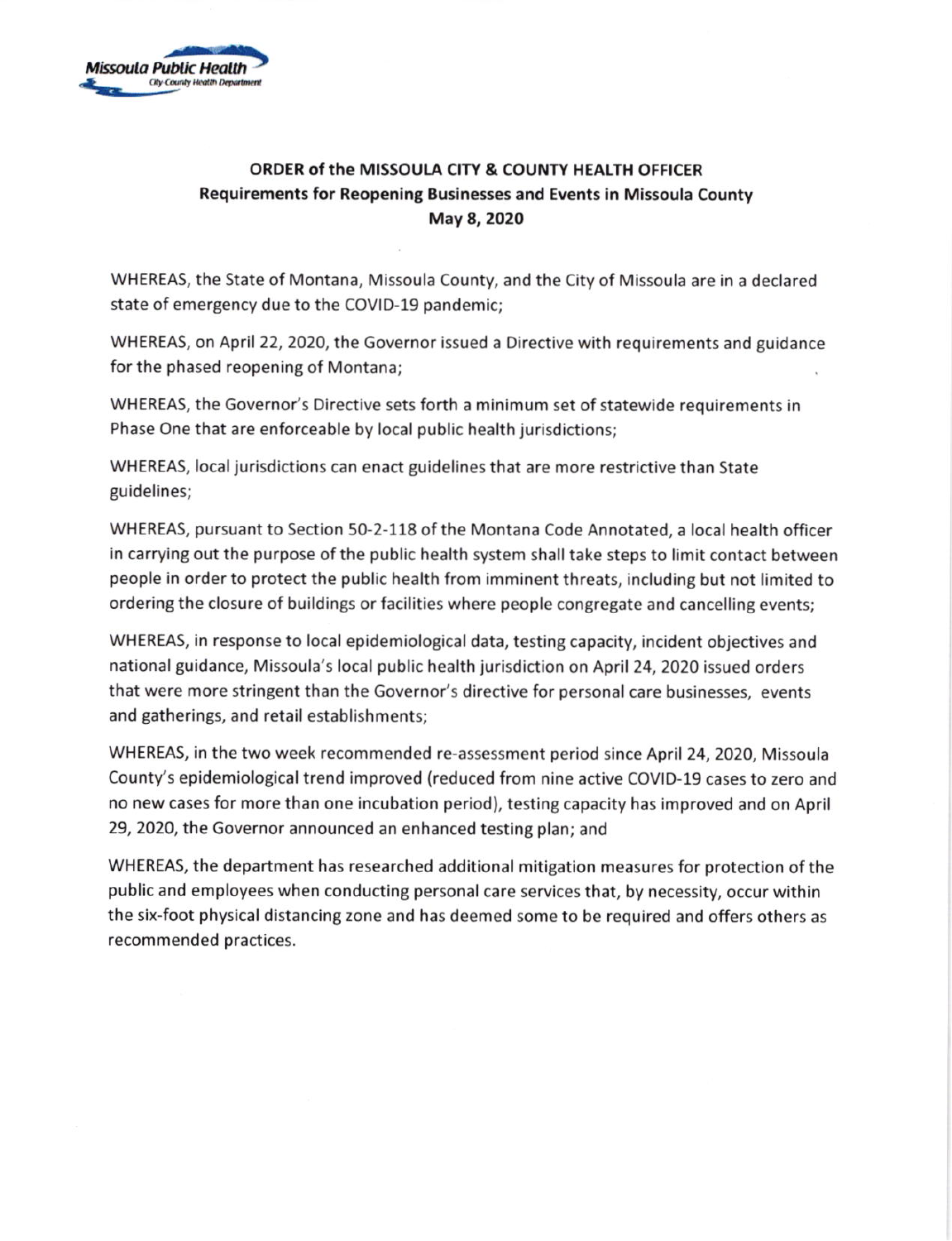

THEREFORE, IT IS HEREBY ORDERED THAT

- 1) Effective May 11, 2020, events and gatherings such as, but not limited to, fairs, festivals, craft fairs, vendor events, concerts, sporting events, and races shall be limited to 50 people and six-foot physical distance shall be maintained. Farmers' markets selling only unprocessed agricultural products and graduation ceremonies, subject to section 2 and 3 of this Order are excluded from this requirement.
- 2) Effective May 23, 2020, farmers' markets selling only unprocessed agricultural products are allowed upon written approval ofthe Missoula City-County Health Department as long as the minimum requirements in Appendix A Farmers' Markets are met. Market organizers must scale back, postpone or cancel the market if notified by the Health Officer to do so.
- 3) Effective May 23, 2020, graduation ceremonies are allowed upon written approval of the Missoula City-County Health Department if the minimum requirements in Appendix B Graduation Ceremonies are met. Organizers must scale back, postpone, or cancel graduation ceremonies if notified by the Health Officer to do so.
- 4) Business and individuals providing grooming, beauty, body art, piercing, massage, spa and similar services, including but not limited to barbers {including barbers and barbers nonchemical), cosmetologists, electrologists, estheticians, manicurists and massage therapists may re-open Monday, May 11 as long as they meet the minimum requirements in Appendix C.
- 5) Retail businesses may be open to the public ifthe requirements below are met:
	- a. At any given time, maximum number of customers shall be 50% of usual business capacity;
	- b. Measures are in place to protect customers and staff waiting in line at checkout counters, such as visible markers or signs denoting six-foot separation or temporary barriers;
	- c. Staff have received training on practicing good hygiene, maintaining physical distancing, recognizing symptoms of COVID-19, and not reporting to work or remaining at work if experiencing symptoms; and
	- d. The business has developed and implemented an individualized plan addressing the requirements in the Governor's re-opening directive and this order, as evidenced by completing Appendix D. The completed appendix must be maintained on site and be made available to the Department upon request.
- 6) ln addition to the minimum Phase One requirements included in the Governor's Directive issued April 22, 2020, dining areas in food and drink establishments such as restaurants, bars, breweries, distilleries and casinos shall: